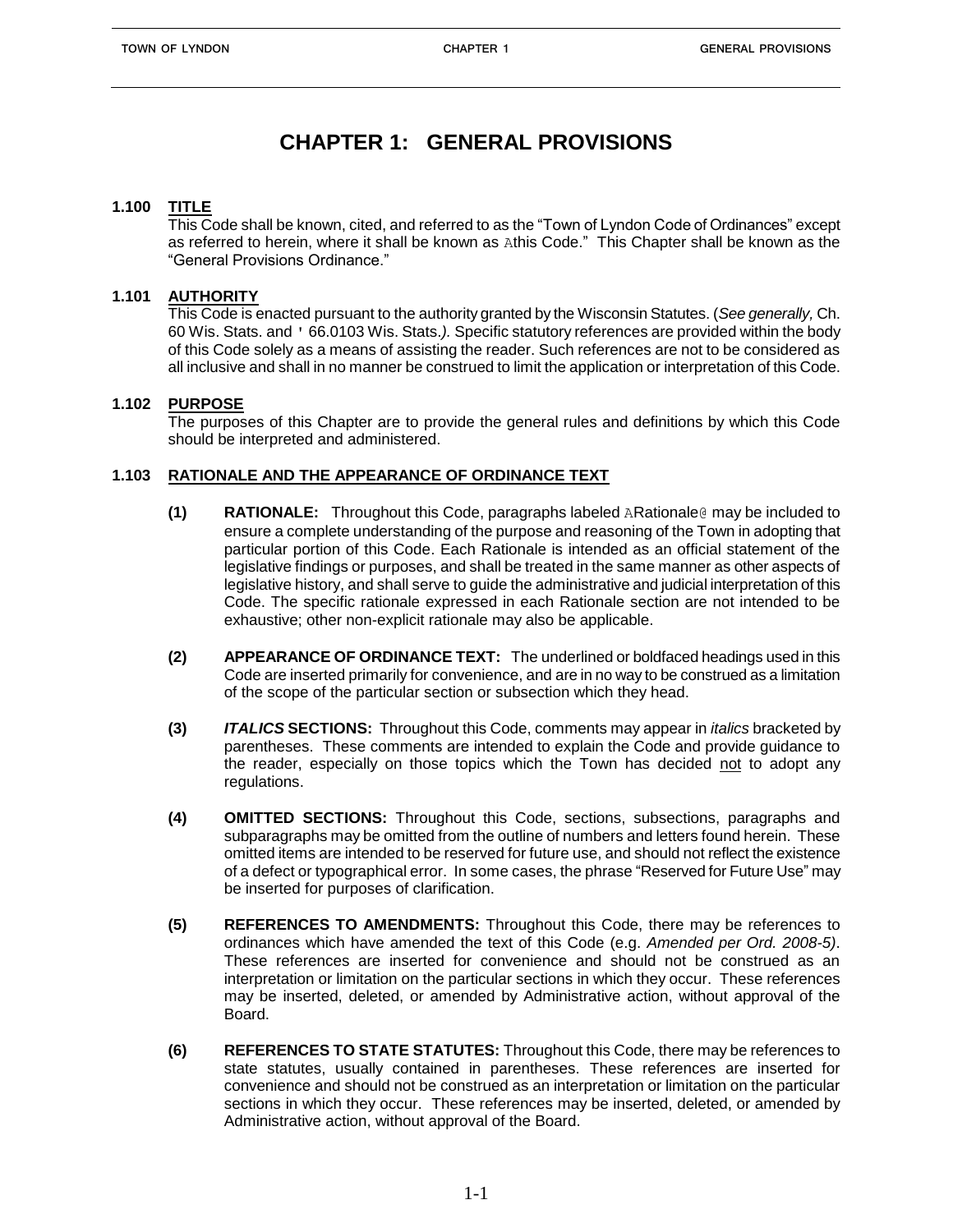# **1.104 RESERVED FOR FUTURE USE**

# **1.105 SEPARABILITY AND NON-LIABILITY**

It is hereby declared to be the intention of the Town that the several provisions of this Code are separable in accordance with the following:

- **(1)** If any court of competent jurisdiction shall adjudge any provision of this Code to be invalid, such judgment shall not affect any other provisions of this Code not specifically included in said judgment.
- **(2)** If any court of competent jurisdiction shall adjudge invalid the application of any portion of this Code to a particular act, event, property, water, building, or structure, then such judgment shall not affect the application of said provision to any other act, event, property, water, building, or structure not specifically included in said judgment.
- **(3)** If any requirement or limitation, which is attached to an authorization, license, or permit given under this Code, is found invalid, it shall be presumed that the authorization, license, or permit would not have been granted without the requirement or limitation and, therefore, said authorization, license, or permit shall also be invalid.

#### **1.106 ABROGATION**

It is not intended that this Code abrogate or interfere with any constitutionally protected vested right. It is also not intended that this Code abrogate, repeal, annul, impair or interfere with any existing easements, covenants, deed restrictions, agreements, licenses, or permits previously entered, adopted, or issued pursuant to law.

# **1.107 RESERVED FOR FUTURE USE**

#### **1.108 JURISDICTION**

This Code is applicable to all territory located within the corporate limits of the Town of Lyndon.

## **1.109 RE-ENACTMENT AND REPEAL**

- **(1)** This Code, in part, carries forward by re-enactment some of the ordinances adopted prior to the effective date of this Code. It is not the intention of this Code to repeal, but rather to reenact and continue in force, such pre-existing ordinances so that all rights and liabilities that have accrued thereunder are preserved and may be enforced, unless explicitly surrendered by specific provisions of this Code.
- **(2)** All provisions of pre-existing Ordinances of the Town of Lyndon, which are not re-enacted herein, are hereby repealed.
- **(3)** The adoption of this Code shall not waive or adversely affect the Town's right to prosecute any violation of any pre-existing Ordinances for violations occurring while the pre-existing Ordinances were in effect.

# **1.110 EFFECTIVE DATE**

This Code shall become effective upon (i) the passage and posting of an enabling Ordinance which

adopts this Code according to law, and (ii) the adoption of a new zoning map, whichever occurs later. The Clerk is authorized to insert the effective date on the following line: Zoning 12/16/10, Code 2/10/11

## **1.115 APPENDIXES, CHECK LISTS, APPLICATION FORMS, AND PERMIT FORMS**

Incorporated herein by reference are appendixes, check lists, application forms, and permits, the purpose of which is to help the reader interpret, understand, and apply this Code. The appendixes, check lists, application forms, and permits are a summary or a guide to the detailed rules, regulations, and procedures found in this Code, and are not to be considered a repetition of or a replacement of the text of this Code. Appendixes, check lists, application forms, and permits may be revised from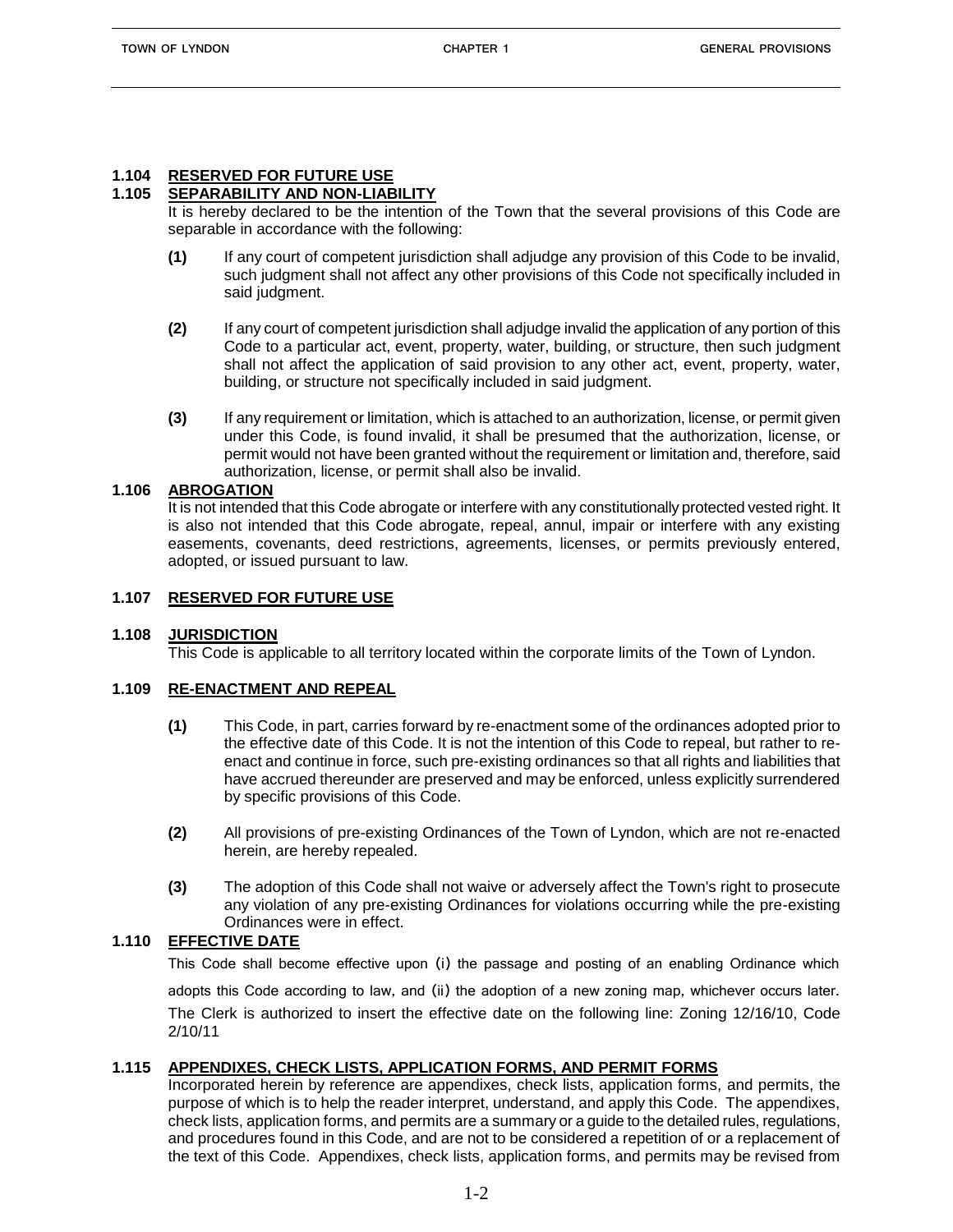time to time, by the Town Clerk, whenever, in the Clerk's desecration, a revision is needed. If the information contained in any appendix, check list, application form, or permit is found to be inconsistent with the text of this Code, the text shall be controlling. If the information contained in any appendix, check list, application form, or permit omits information found in the text of this Code, the text shall be controlling.

# **1.120 INSTRUCTIONS FOR USE OF THIS CODE**

Contained in the Appendixes may be instructions regarding how to use this Code. These instructions are intended to outline a step-by-step procedure for applying certain rules and regulations of this Code. However, these instructions are only intended to be an aide, and are not intended to replace or modify the text of this Code. If any instruction is inconsistent with any part of this Code, then the text of this Code shall be controlling. These instructions may be revised from time to time, by the Town Clerk, whenever, in her discretion, a revision is needed.

## **1.121 RULES OF INTERPRETATION**

All words and phrases shall be construed according to their plain meaning in common usage. However, words or phrases with a technical or special meaning shall be understood and construed according to that technical or special meaning if such is the intent of this Code. The following rules, meanings, and definitions shall be applied in the construction and interpretation of this Code unless such application would be clearly inconsistent with the plain meaning or intent of the particular Ordinance. Other Articles in this Code may use additional definitions.

- **(1) ACTS BY AGENTS:** When an Ordinance requires the performance of an act which may be legally performed by an authorized agent of the person or entity responsible for such performance, the requirement shall be construed to include all acts performed by such agent.
- **(2) COMPUTATION OF TIME:** In computing any period of time prescribed or allowed by this Code, the day of the act or event from which the period of time begins to run shall not be included, but the last day of the period shall be included, unless the last day is a Saturday, Sunday or legal holiday. If the period of time prescribed or allowed is less than seven (7) days, Saturdays, Sundays, and legal holidays shall be excluded in the computation. As used in this section, Alegal holiday@ means any statewide legal holiday specified by state law.
- **(3) CONFLICT OF PROVISIONS:** If the provisions of different Chapters conflict with each other, the provisions of each individual Chapter shall control all issues arising out of the transactions, occurrences, events, and persons intended to be governed by that particular Chapter. If the provisions of different sections of the same Chapter conflict with each other, the provision which is more specific in its application to the transactions, occurrences, events or persons raising the conflict shall control over the more general provision. If there is any conflict between the text of this Code and any caption, illustration, or table, the text shall control.
- **(4) REPEAL:** When any Ordinance having the effect of repealing a prior Ordinance is itself repealed, such repeal shall not be construed to revive the prior Ordinance or any part thereof, unless expressly so provided.
- **(5) WISCONSIN STATUTES:** The term AWisconsin Statutes@ and its abbreviation AWis. Stats.@ shall mean the Wisconsin Statutes in effect at the adoption of this Code, as amended from time to time. The provisions of the Wisconsin Statutes listed herein, including any future revisions or amendments thereto or replacements thereof, are hereby made a part of this Code as if fully set forth herein. Any future amendments, revisions, or modifications of any Statute referred to herein shall also be made a part of this Code.
- **(6) WISCONSIN ADMINISTRATIVE CODE:** The term AWisconsin Administrative Code@ and its abbreviation as AWis. Adm. Code@ shall mean the Wisconsin Administrative Code in effect at the adoption of this Code, as amended from time to time. The provisions of the Wisconsin Administrative Code listed herein, including any future revisions or amendments thereto or replacements thereof, are hereby made a part of this Code as if fully set forth herein. Any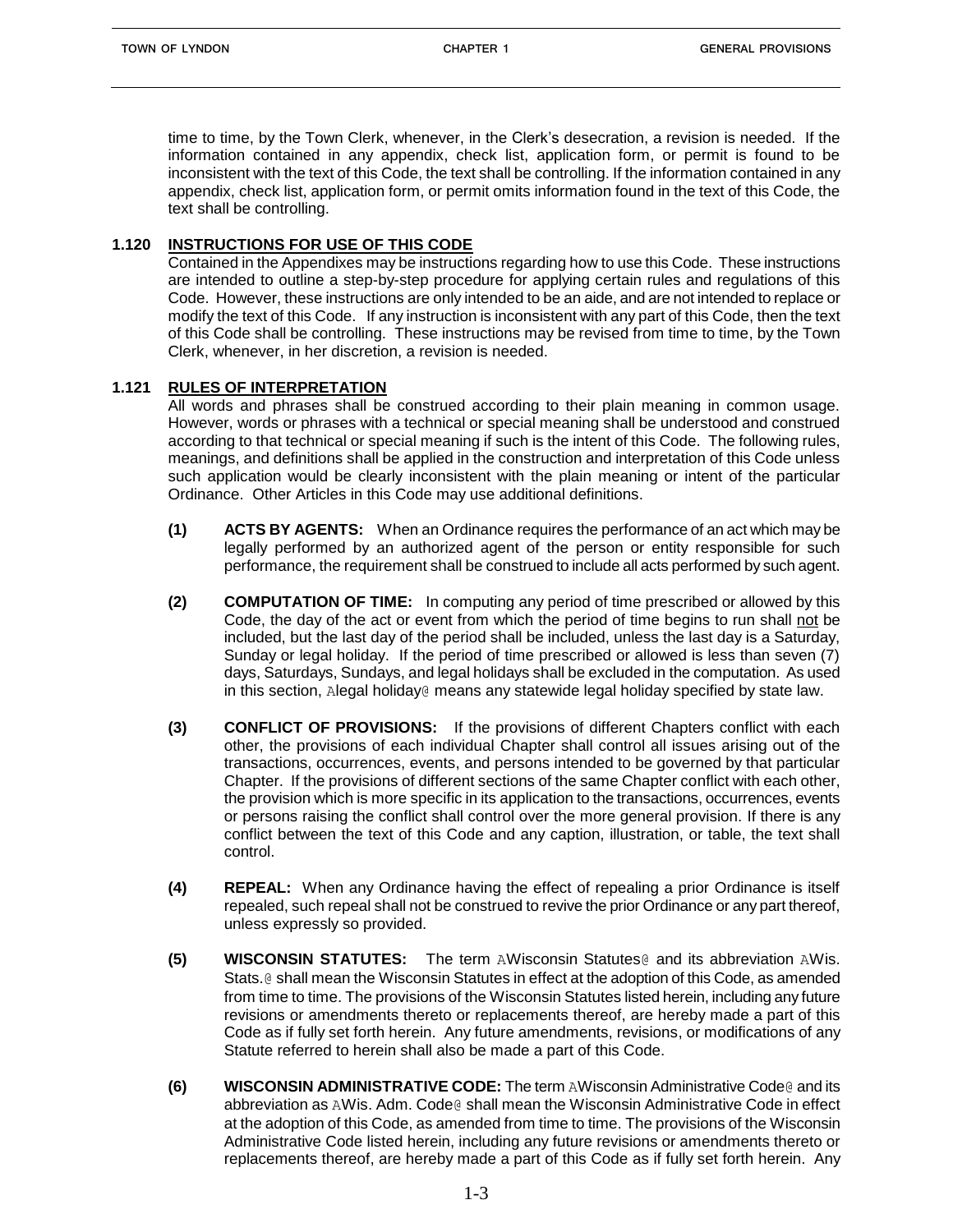future amendments, revisions, or modifications of any Code referred to herein shall also be made a part of this Code.

- (**7) MINIMUM REQUIREMENTS:** In their interpretation and application, the provisions of this Code shall be held to be the minimum requirements for the promotion of the public health, safety, morals, and welfare, and shall be liberally construed in favor of the Town and shall not be construed to be a limitation or repeal of any other power now possessed by the Town.
- **(8) APPLICATION OF MOST RESTRICTIVE LAW:** Where property or activity is affected by the regulations imposed by any provision of this Code and by other governmental regulations, the regulations which are more restrictive or which impose higher standards or requirements shall prevail. Regardless of any other provision of this Code, no activity shall be conducted, no land shall be developed or used, and no structure shall be erected or maintained in violation of any state or federal regulations.

#### **1.122 CORRECTION OF ERRORS**

The Clerk is authorized to correct typographical errors (e.g. misspelled words, grammatical mistakes, numbering errors, pagination errors, etc.) found in this Code, without approval of or action by the Board.

#### **1.123 WORD USAGE**

The interpretation of this Code shall abide by the provisions, definitions and rules of this Section, except where the context clearly requires otherwise, or where the result would clearly be inconsistent with the manifest intent of this Code:

- **(1)** Words used or defined in one tense or form shall include other tenses and derivative forms.
- **(2)** Words in the singular number shall include the plural number, and words in the plural number shall include the single number, unless such construction would be clearly inconsistent with the plain meaning and intent of the particular ordinance.
- **(3)** The masculine gender shall include the feminine, and vice versa.
- **(4)** The words "shall", "must" and "will" are mandatory.
- **(5)** The words "may", "can" and 'might" are permissive.
- **(6)** The word "person" includes individuals, firms, corporations, partnerships, associations, trusts, and any other legal entity.

# **1.124 STATUTORY REFERENCES**

The provisions of the Wisconsin Statutes and Administrative Code Regulations listed herein, including any future revisions or amendments thereto or replacements thereof, are hereby made a part of this Code as if fully set forth herein. Any future amendments, revisions, or modifications of any Statute or Code referred to herein shall also be made a part of this Code.

#### **1.125 ABBREVIATIONS**

The following abbreviations in this Code are intended to have the following meanings: **Abbreviation Meaning**

| <b>DNR</b> | Wisconsin Department of Natural Resources |
|------------|-------------------------------------------|
| DOC.       | Wisconsin Department of Commerce          |
| <b>DOT</b> | Wisconsin Department of Transportation    |

#### **1.126 DEFINITIONS**

The following words, terms and phrases, wherever they occur in this Code, shall have the meanings ascribed to them by this Section.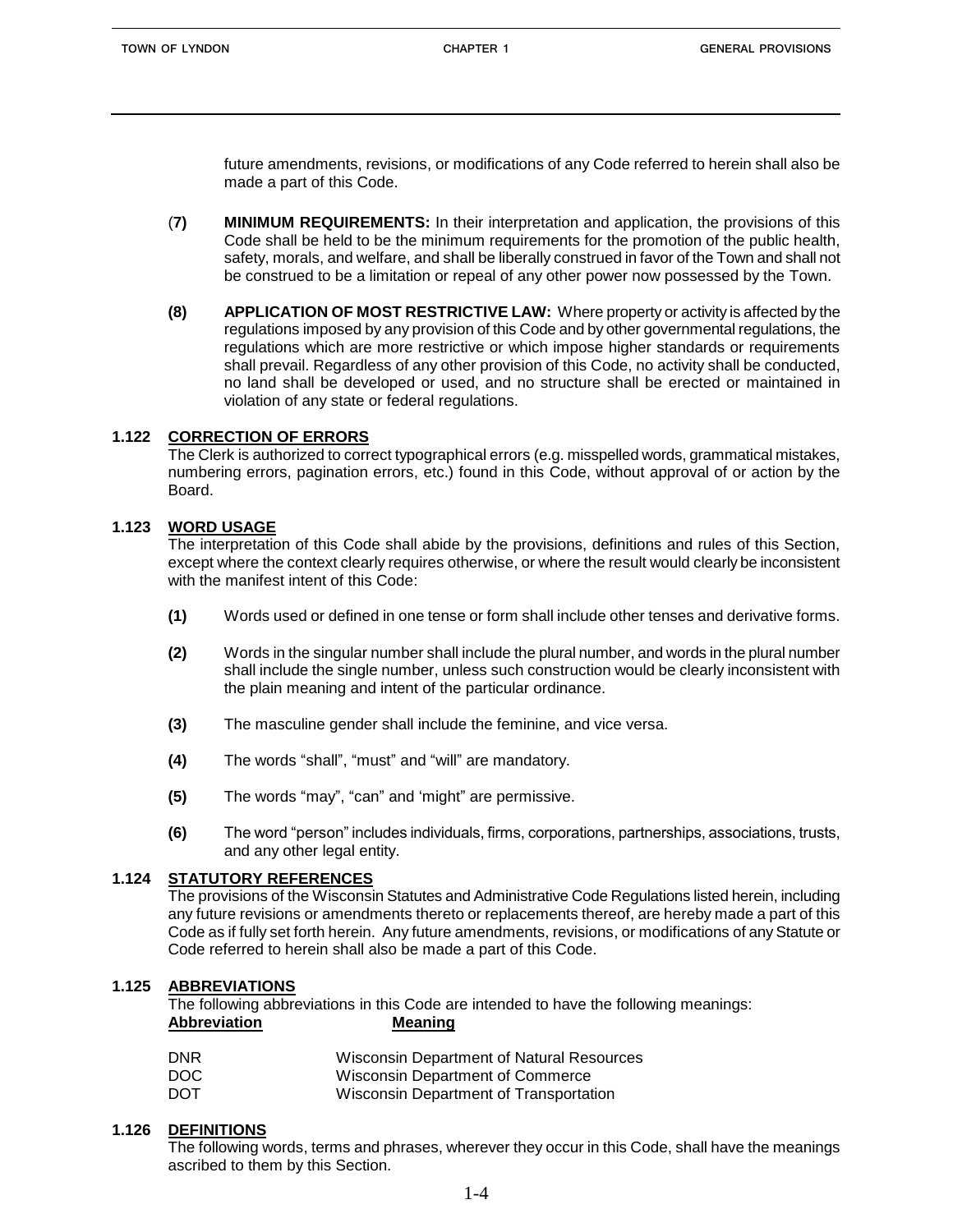| Board:<br>County: | The Town Board of the Town of Lyndon, Juneau County, Wisconsin.<br>The County of Juneau, Wisconsin.                                                                          |
|-------------------|------------------------------------------------------------------------------------------------------------------------------------------------------------------------------|
| <b>Fine</b>       | Shall be interchangeable with and have the same meaning as the word "forfeiture."                                                                                            |
| <b>Forfeiture</b> | Shall be interchangeable with and have the same meaning as the word "fine."                                                                                                  |
| Person:           | Shall include an individual, firm, corporation, partnership, limited partnership, limited<br>liability company, association, cooperative, trust, and any other legal entity. |
| State:            | The State of Wisconsin.                                                                                                                                                      |
| Town:             | The Town of Lyndon, Juneau County, Wisconsin.                                                                                                                                |
|                   | <b>Town Board:</b> The Town Board of the Town of Lyndon, Juneau County, Wisconsin.                                                                                           |